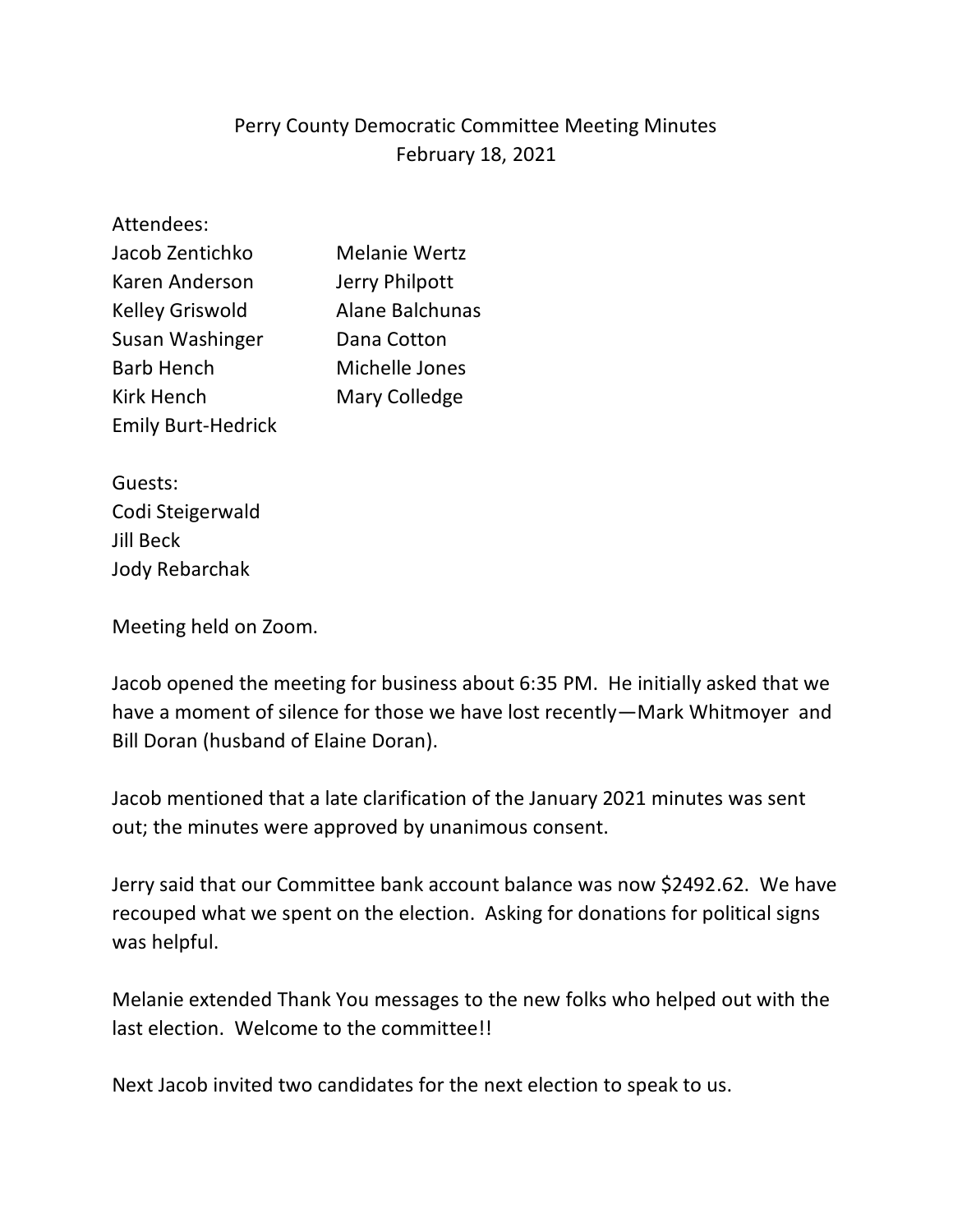### Candidate Introductions:

First was Jill Beck, who is running for Superior Court Judge:

Ms. Beck is from Allegheny County. She explained that there are two intermediate appellate coursts in PA. One is the Superior Court, which handles criminal, civil and family appeals. The other is the Commonwealth Court. Below them is the "Court of Common Pleas", which is the county-level trial couts.

Ms. Beck has worked for years advocating for children. She also worked as a trial lawyer, advocate, before the Superior Court. And she also worked as an attorney for the Superior Court. She is now part of a litigation team on a law firm, but is also running for Judge of Superior Court. She does a lot of pro-bono work, including issues of housing security, domestic violence, voter protection, criminal (first amendment/speech/demonstration) issues, and 4th amendment protection from illegal search and seizure. She is very concerned about representing the most vulnerable. She has received a "highly recommended" rating from the Allegheny County Bar Association.

Her website is [www.JillBeck.com,](http://www.jillbeck.com/) and on twitter is <@JillBeck> There was some discussion of PA House Bill 38, which was introduced by the Republican legislators in response to the PA Supreme Court throwing out the gerrymandered districts in time for the 2018 election.

Next was Codi Steigerwald, who is running to be the Magisterial District Judge (MDJ ) for the district 41-3-03, in Perry County. There are 3 MDJ districts in Perry County. The third district includes Marysville, Duncannon, Wheatfield Twp, New Buffalo Twp, Penn Twp, Rye Twp. At the present time, only MDJ Frownfelter is working, and she is covering all 3 districts.

Mr. Steigerwald has just been certified by the PA Supreme Court, which is a prerequisite for holding the office. He in the past served as a Probate Judge in the Charlotte, NC area. He is a military veteran and he has clerked for a Federal Judge in North Carolina. In law school he represented domestic violence and child abuse victims, thus getting real world experience.

Mr. Steigerwald explained that the MDJ position is a powerful position, in that it is the gatekeeper to all trial courts. Any bail or traffic issues come before the MDJ;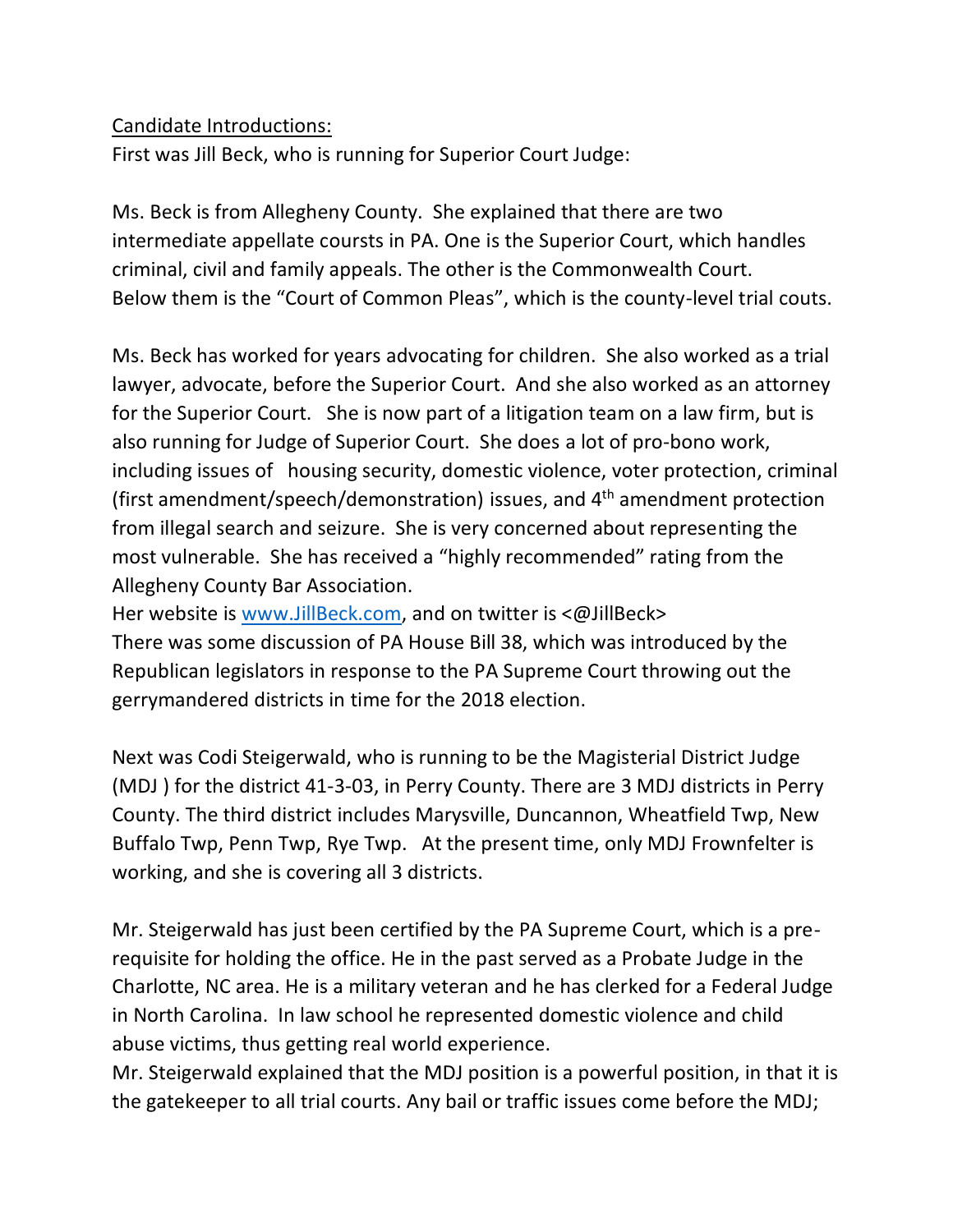civil suits, with dollar value up to \$12K come to the MDJ, and the MDJ gives search warrants and arrest warrants.

Mr. Steigerwald wants to create better communication between the MDJs, between the MDJs and the DA's office, with the borough councils and with the township governing boards. He feels it is important to talk to citizens and truly understand what is going on. He is on the board of the New Bloomfield Library, and he wrote a grant application for them for CARES act funding.

### Updates:

Following Candidate introductions, Jacob gave an update on his activities. He has joined the Agriculture committee of the PA Democrats Rural Caucus. He participated in a planning meeting in which they discussed educating candidates and helping candidates with their campaigns. The Rural caucus, and its committees are important for influencing the platform of the State Party. One thing that is needed is to bridge the gap between urban and rural Democrats. Jacob needs input from our Farming members, so he can understand what is important to them. Please let him know, please provide your input to him. Melanie suggested that one issue might be with local Farmers Markets in Perry County. Many are struggling now due to COVID. We need to identify where these farm markets are, and get the word about them out to the county, so that we can all support local food production.

Jerry pointed out that the Republicans "own" the rural vote; we need to chip away at that.

Jacob pointed out that Governor Wolf has been pushing for agriculture.

Dana Cotton introduced herself, and explained that she is a new member of the Perry County Planning Commission, since October 2020. One issues that they are looking at is Storm water management. Storm water ends up running into our streams and rivers, and any management plan will affect farmers. She asked "how can we help both farmers and help preserve our waterways?". Karen Anderson said that we need Dana as a line of communication; Dana said she is happy to do that. Dana works for an environmental consulting company. However, the Planning Commission is NOT an enforcement agency. But the Planning commission has a role in planning for land use, including subdivisions. Enforcement of environmental issues falls to the Conservation Districtin the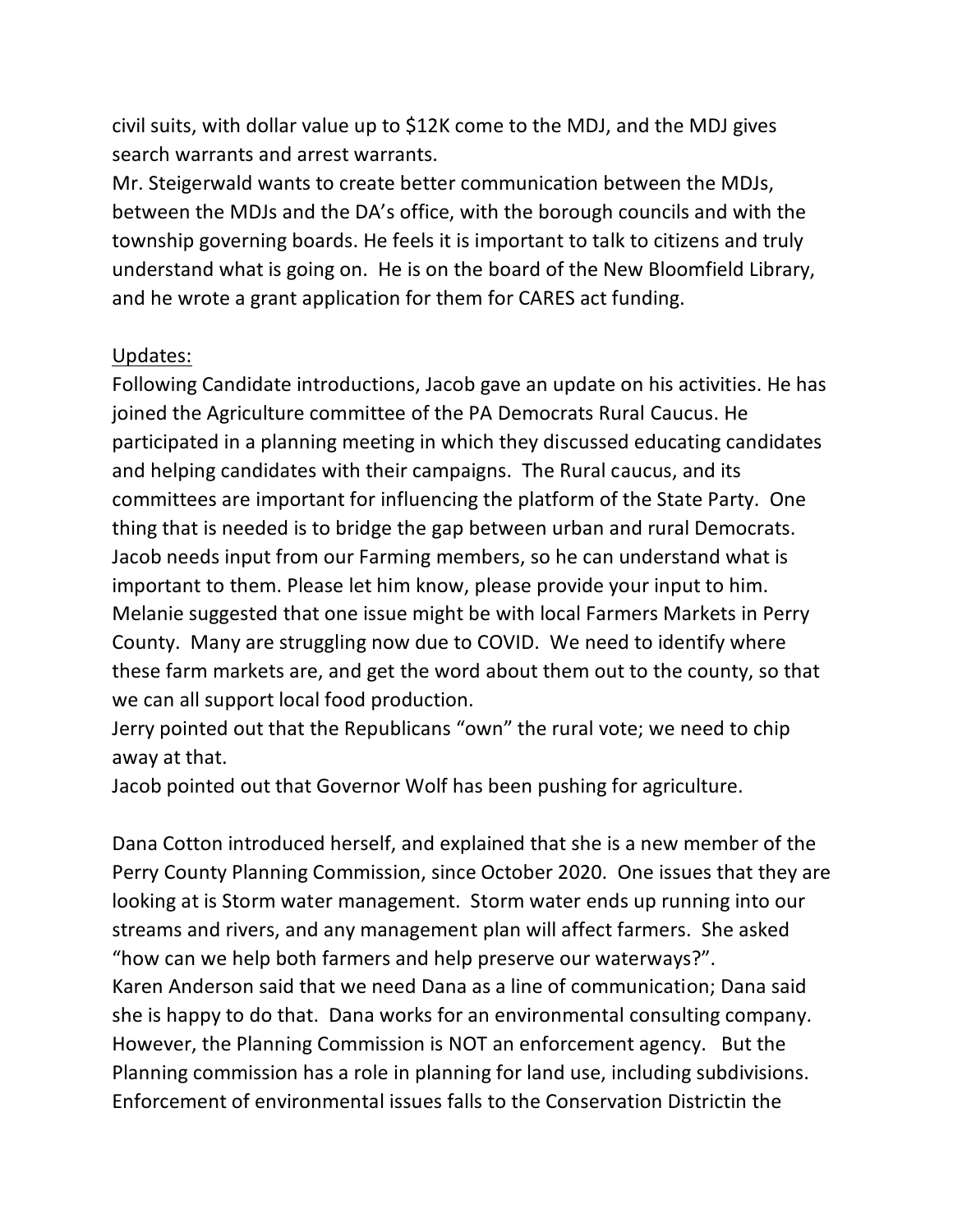county, and to PA Dept of Environmental Protection (DEP). Unfortunately, the Perry County conservation service has not been helpful for complaints, and has referred complainants to DEP. DEP has referred the complaint back to the county conservation district. Melanie pointed out that some county conservation services are proactive, some do nothing.

Jody Rebarchak introduced herself as a Democrat, but not a Perry Countian. She talked about how the Lebanon County Conservation District has been proactive and helpful. She suggested that Dana might want to open a dialog with the Perry County Conservation District.

# Elections

Jacob stated that yesterday (2/17), the nominating petitions came out for the upcoming primary election. How will we circulate nominating petitions in the time of COVID?

Jacob said that he will post the lists of Perry County OPEN offices (school boards, borough councils, etc) and provide to all.

Barb Hench asked about the DA position, since current DA Andy Bender is running for Judge. Jerry Philpott said that if Andy Bender is elected as judge, then he will take office in January 2022, and someone will be appointed to fill out his term in the DA office until his term is up. No one knows of any Democratic lawyers in the county who are willing to run for the position. Jerry said that any lawyer will likely cross-file—in both Democratic and Republican primaries. The DA position is a county position; the judge seats cover both Juniata and Perry Counties.

The Sheriff is currently running unopposed.

Nominating petitions are due to the County Voter Office (Bonnie) by 4PM on March 9.

Several suggestions were made with respect to petition signing:

- a. Melanie volunteered to set up a table in her garage, where people could come sign.
- b. Jody Rebarchak suggested a drive-through petition signing.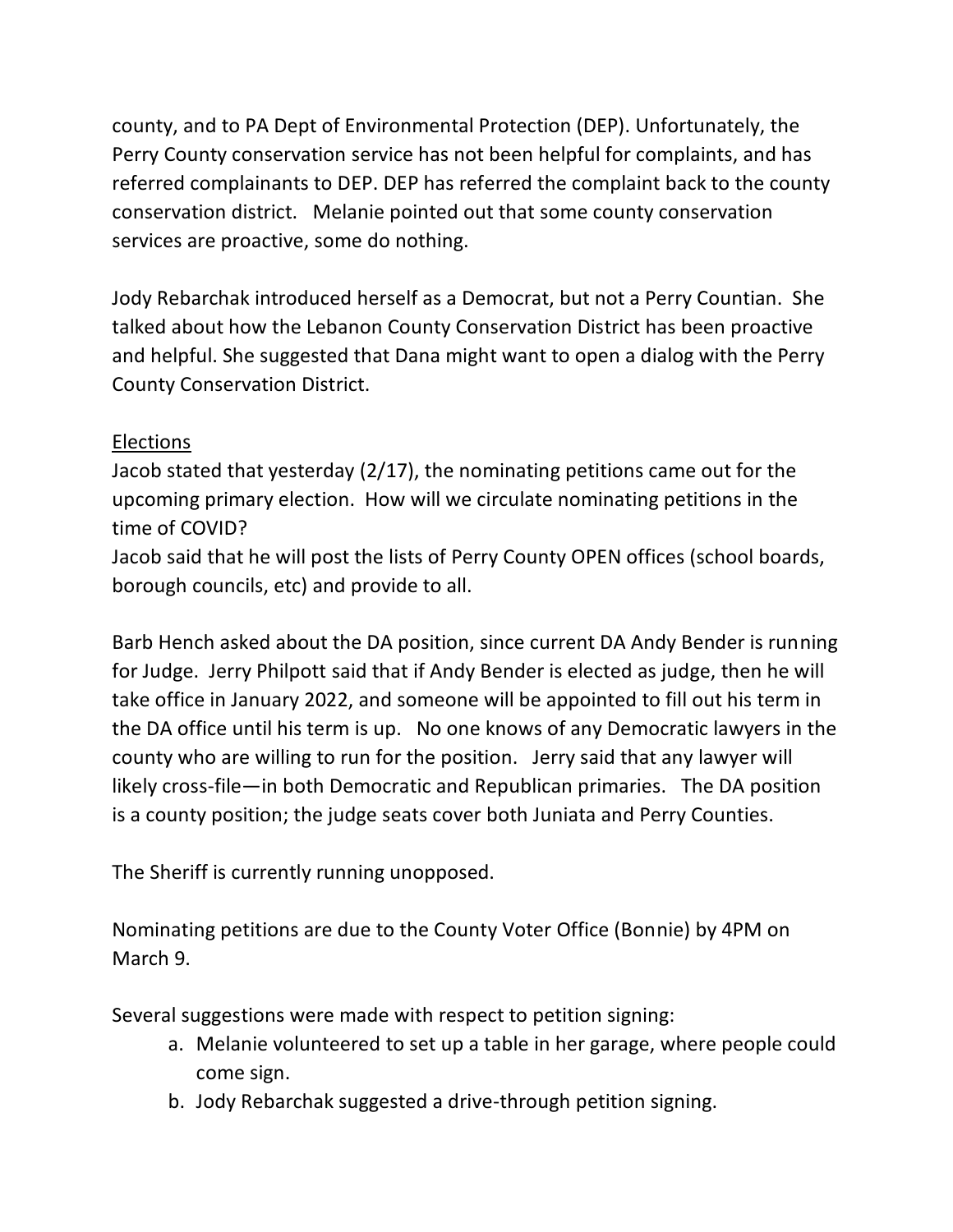- c. Codi Steigerwald has said that he plans to walk his petition around. He pointed out that he has had both his COVID vaccines, and he is always masked in public. Codi needs 100 Democratic and 100 Republican signatures to be on the ballots in the Primary (he is cross-filing). He has had more luck with getting Republican signatures, since he has been liaisoning with the VFW. But he needs help with the Democratic signatures.
	- i. Jody Rebarchak suggested that Codi post on this Facebook page (which has 495 likes), and provide information about how people can contact Codi in order to sign his petition. Codi agreed that made sense. His Facebook page is <Codi-Steigerwald-for-Magisterial-District Judge-02516868551598>.

ii. Melanie suggested sending an email to the PeCo Dems email list with Codi's contact information and candidacy information, so that people can contact Codi about signing the petition.

iii. Codi is willing to go Door-to-door, with facemask and appropriate social distancing, in order to get the signatures.

The 3<sup>rd</sup> Magisterial District, in which Codi is running for MDJ, is the most populous Perry County District. Only people who live in that district can sign the petition.

 Melanie pointed out that the yearly Mail-in Ballot applications were sent out to those that had signed up for them. She said that she never received hers, although her husband did. She called into the voter registration office about that, and apparently there is some confusion. If one applied for the mail-in ballot originally using the State website, one may not get an application. Bonnie told Melanie that all the applications were sent out last week. If you did not get yours, please call Bonnie.

Note: Emily did get her application, and thinks she DID sign up for mail-in ballot on the State Website. So the process is clearly not working well in all cases!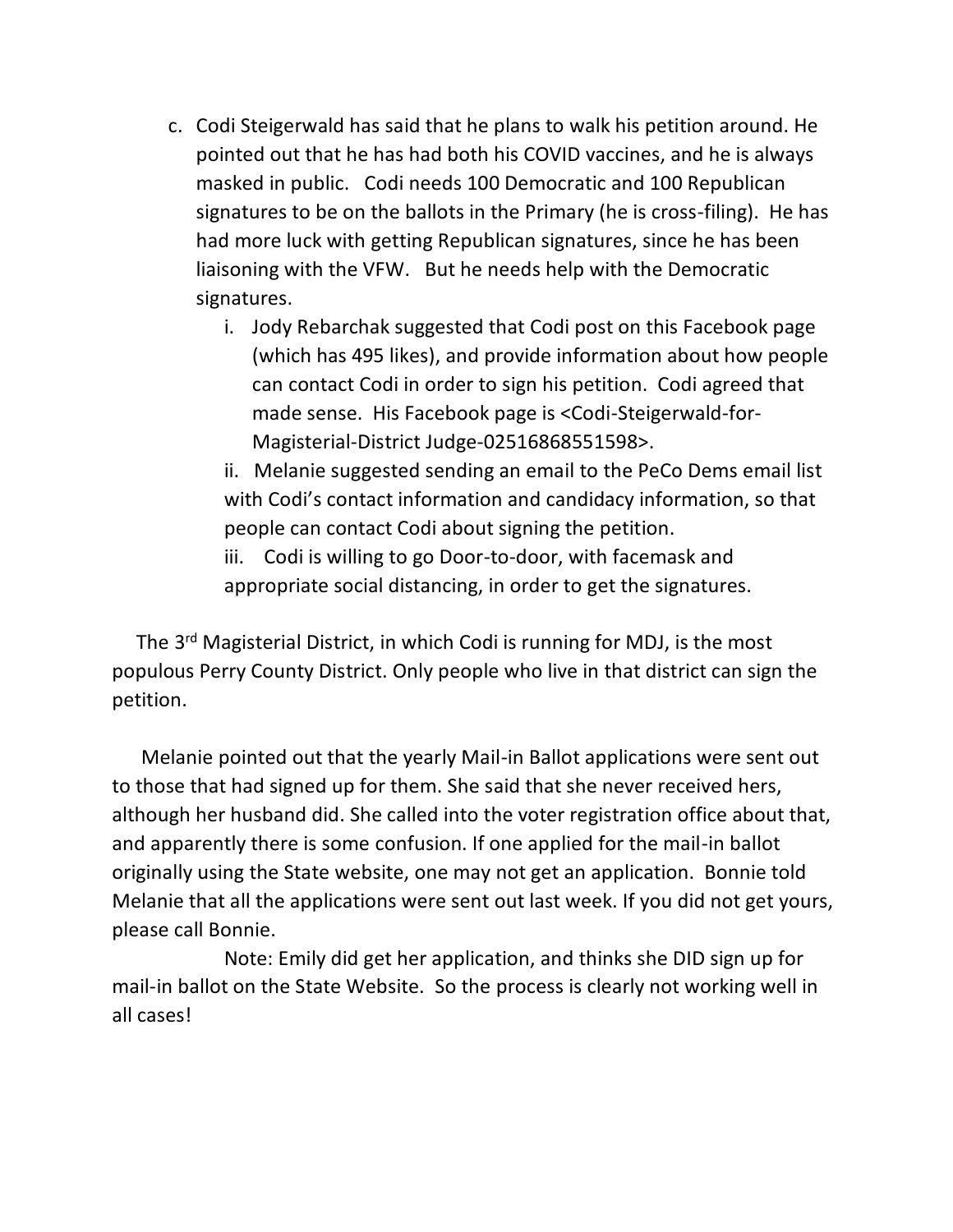### Other Discussions:

# a. Sanctuary County and Prison

Melanie talked about the recent article in the Newspapers about the County and Prison wanting to get of a "Sanctuary County" list. As a result, Melanie went to a Prison Board meeting, via Zoom. Andy Bender, the DA, is the chair of the Prison Board. Melanie gave her opinion that the proposed policy is a violation of 4th Amendment rights. Does the Prison Board require Federal arrest warrants for prisoners to be turned over to ICE? If not, then the County has left us open for lawsuits for warrantless arrests by ICE. Melanie said that Andy Bender rudely refused to answer the question. Also, the group that has called Perry County a Sanctuary County, the Center for Immigration Studies (CIS), has been designated by the Southern Poverty Law Center as a Hate Group.

Alane asked who would an MDJ interact with ICE trying to take a prisoner?

Dana Cotton asked about Demographic information on the Prison population. She has found that data on all other PA counties on the internet, but there is nothing for Perry County. It was suggested that she do a Right-To-Know request to the County to get that information.

# b. "Picture Perry " Surveys

Dana said that Perry County Planning commission is working on a Comprehensive plan, and has surveys out on the web for input. Into that comprehensive plan. The website for the surveys is:

<https:\\www.tcrpc-pa.org/picture-perry>

# c. Resumption of In-Person PeCoDems meetings.

Jacob asked about a time-frame to resume In-Person Democratic committee meetings. The county Virus numbers are coming down, and vaccinations have started. Even after we resume in-person meetings, he plans to make Zoom